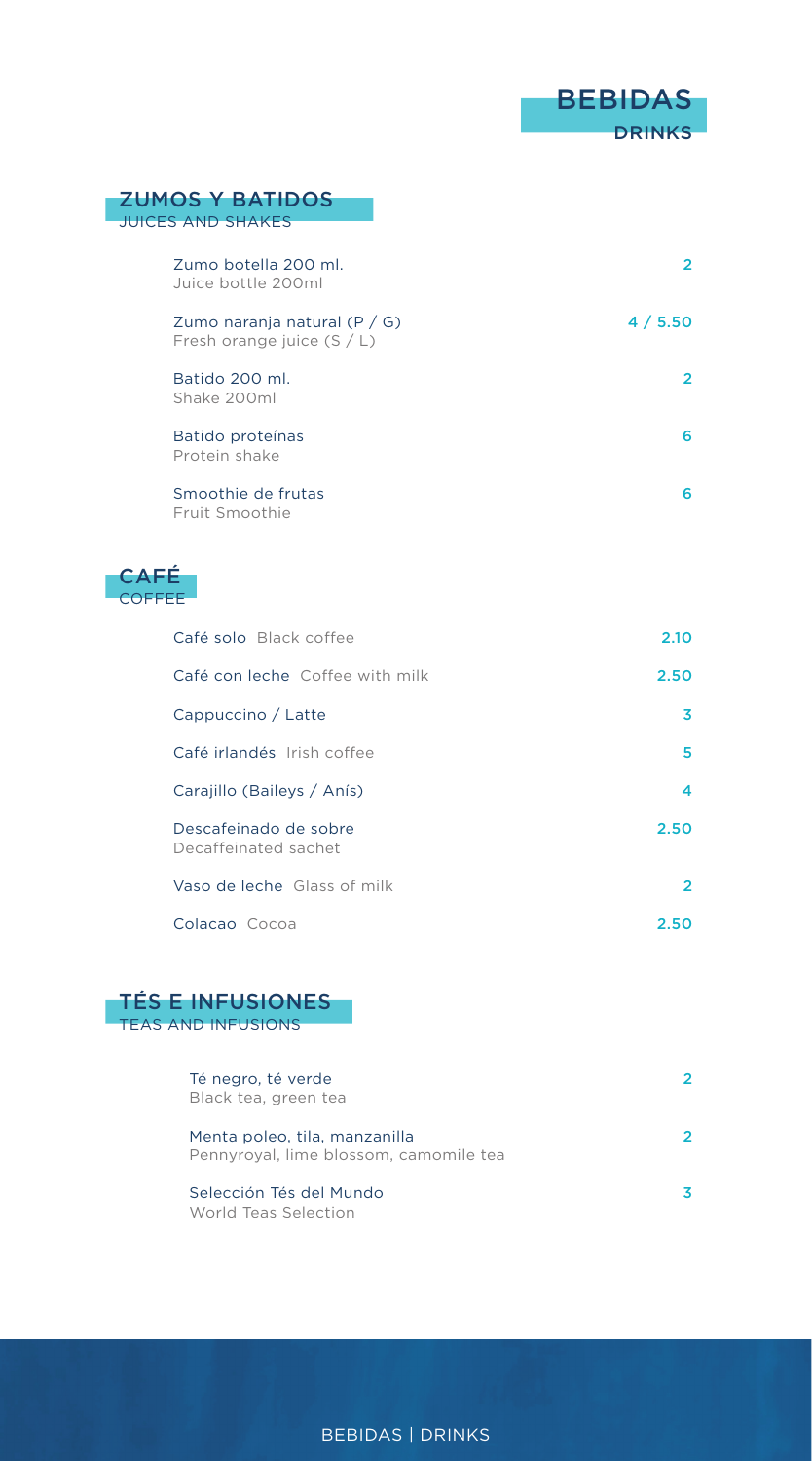| <b>REFRESCOS Y AGUA</b><br><b>SOFT DRINKS</b>                                      |             |
|------------------------------------------------------------------------------------|-------------|
| Coca Cola, Fanta, 7up, Aquarius, Nestea<br>Coca Cola, Fanta, 7up, Aquarius, Nestea | 3           |
| Red Bull Red Bull                                                                  | 5           |
| Agua $(P / G)$ Water $(S / L)$                                                     | 2.50 / 3.50 |
| Agua con gas<br>Sparkling water                                                    | 2.50        |
| <b>CERVEZAS</b><br><b>BEERS</b>                                                    |             |
| <b>BARRIL DRAUGHT</b>                                                              |             |
| Caña San Miguel<br>Small glass of San Miguel                                       | 2.50        |
| Caña grande San Miguel<br>Large glass of San Miguel                                | 4.50        |
| <b>BOTELLAS 330ML BOTTLES 330ML</b>                                                |             |
| Estrella Galicia, Mahou, San Miguel                                                | 3.50        |
| San Miguel 0,0%, San Miguel sin gluten                                             | 3.50        |
| Alhambra Reserva                                                                   | 4.50        |
| <b>VINOS Y SANGRÍA</b><br><b>WINES AND SANGRÍA</b>                                 |             |
| Copa vino (tinto, blanco, rosado)<br>Glass of wine (red, white, rosé)              | 3.50        |
| Copa cava Cava glass                                                               | 3.50        |
| Botella tinto Ribera del Duero<br>Ribera del Duero red wine bottle                 | 18          |
| Botella vino blanco Rueda<br>Rueda white wine bottle                               | 18          |
| Botella vino rosado Rosé wine bottle                                               | 18          |
| Botella Rioja Crianza<br>Rioja Crianza red wine bottle                             | 21          |
| Botella cava Bottle of cava                                                        | 18          |
| Tinto de verano Summer red wine                                                    | 3.50        |
| Copa sangría Sangria glass                                                         | 5.50        |
| Copa sangría cava Sangria cava glass                                               | 6.50        |
| Jarra sangría Sangria pitcher                                                      | 14          |
| Jarra sangría cava Pitcher sangria cava                                            | 17          |
| Aperol Spritz Aperol Spritz                                                        | 8           |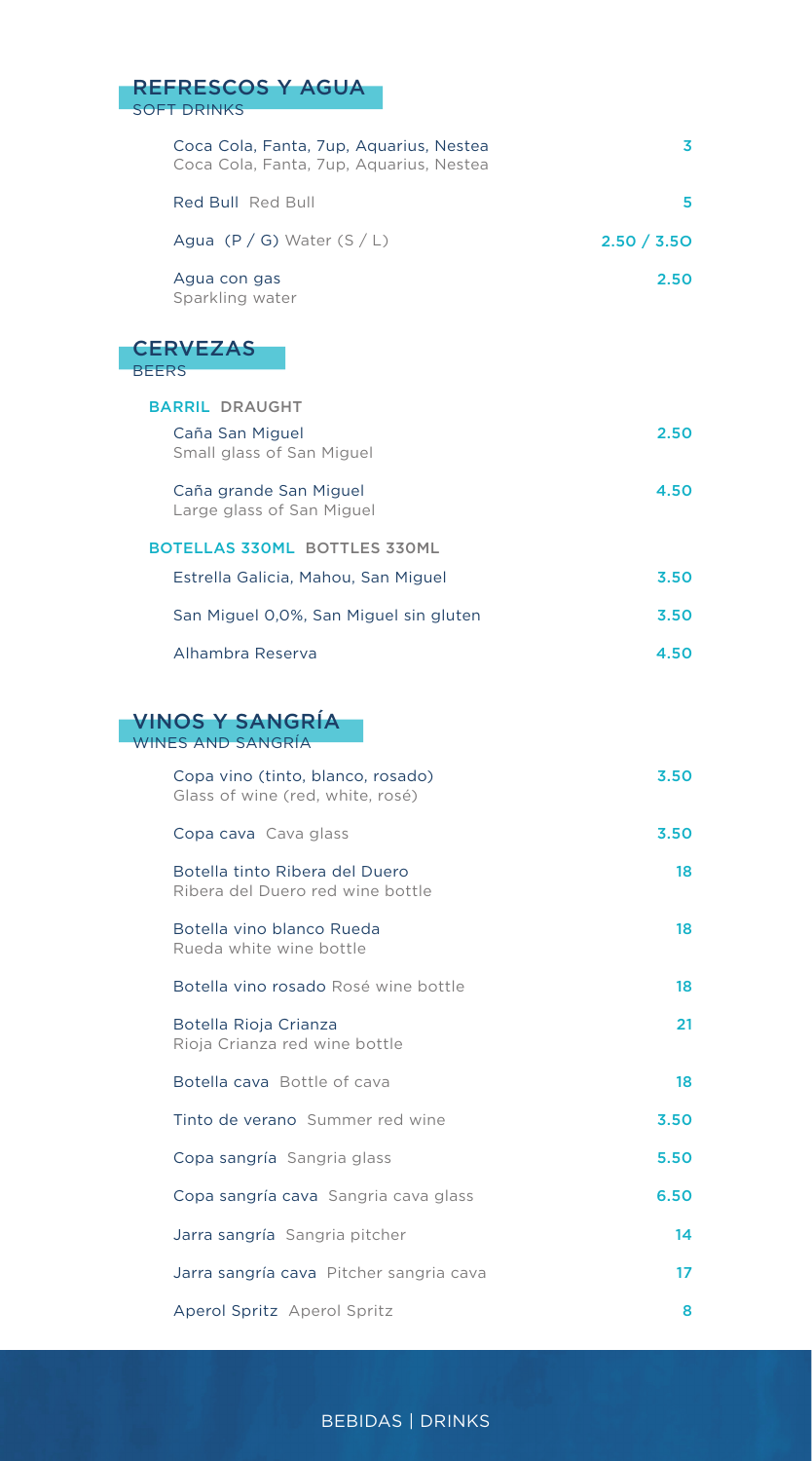## $S$ MOTHIES 6€

PINKY GROOVY Fresas, plátano y leche Strawberries, banana and milk

FUNNY BERRIES Fresas, mora, frambuesa y leche Strawberries, blackberries, raspberries and milk

COCONUT FEVER Coco, piña, plátano y zumo de piña Coconut, pineapple, banana and pineapple juice

EVER GREEN Mango, kale, plátano, hierba de limón y zumo de manzana Mango, kale, banana, lemongrass and apple juice

BATIDOS DE PROTEINA | PROTEIN SHAKES Plátano, leche y un scoop de proteína a elegir: Fresa, vainilla o chocolate Banana, milk and a protein scoop of your choice: Strawberry, vanilla or chocolate

# TÉS DEL MUNDO 3€

TEAS OF THE WORLD

#### DIGEST

Infusión de aroma muy agradable. A base de anís, hierba luisa, menta, manzanilla y regaliz.

Infusion with a very pleasant aroma. Based on anise, lemon verbena, mint, chamomile and licorice.

MANZANA FRAMBUESA | APPLE RASPBERRY Infusión de frutas frambuesa y manzana. Sin teína.

Raspberry and apple fruit infusion. Theine free.

FRUTAS DEL BOSQUE | FRUITS OF THE FOREST

Mezcla de hibisco, manzana, mora, frambuesa, fresa, escaramujo y bayas de sauco. Sin teína.

Blend of hibiscus, apple, blackberry, raspberry, strawberry, rose hip and elderberry. Theine free.

TE VERDE CON JAZMÍN | GREEN TEA WITH JASMINE Clásico de la cultura china, el té verde y flores de jazmín.

Traditional of the chinese culture, green tea and jasmine flowers.